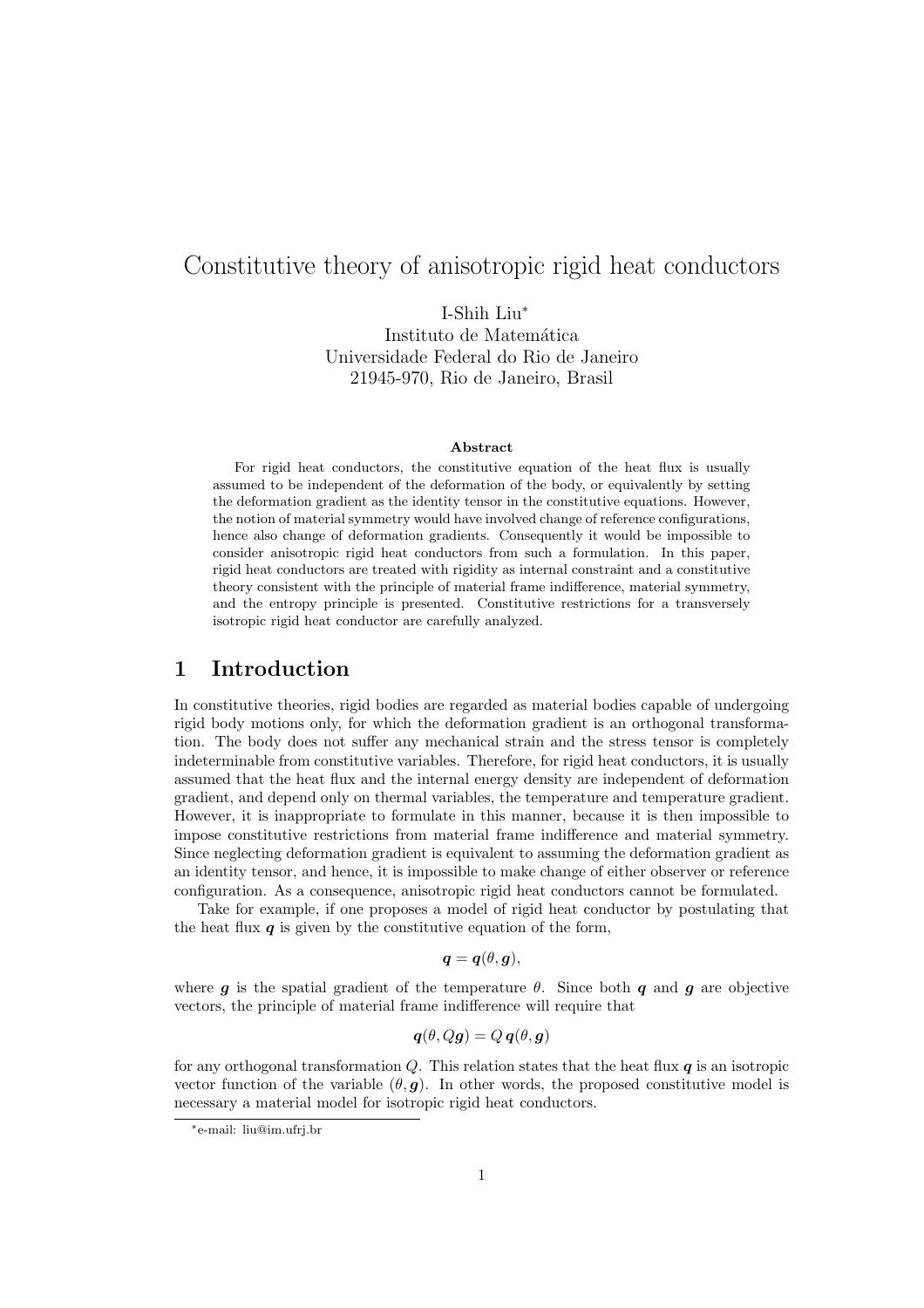Unlike such simple-minded formulations, we shall correctly formulate a constitutive theory for rigid heat conductors consistent with the following basic requirements  $([6, 11])$ :

- rigid body motion as internal mechanical constraint,
- principle of material frame indifference,
- material symmetry,
- entropy principle.

Remark. The present work is motivated by a suggestion in attempting to consider anisotropic rigid heat conductors from the theories formulated in [1, 2] in the framework of Extended Thermodynamics. In such theories, the heat flux vector is regarded as a field variable, just as the mass density and the linear momentum are, and is not longer regarded as a constitutive quantity. Moreover, an additional field equation is postulated to govern the rate of change of the heat flux. In this equation, the "flux" of the heat flux is regarded as a tensorial constitutive quantity. While the field equations are required to be Galilean invariant, the constitutive equations are required to satisfy the above requirements as usual, among them, the principle of material frame indifference and the material symmetry (see [9, 10]). We remark that considerations for the heat flux vector presented in Section 2. and 3. can easily be generalized to constitutive quantities of any tensorial order under rigidity constraint.

## 2 Rigidity as internal constraint

Let  $\kappa : \mathcal{B} \to E$  be a reference configuration of the body  $\mathcal{B}$  in a Euclidean space E with the associated vector space  $V$ , and

$$
\mathbf{x} = \mathbf{x}(X, t), \qquad X \in \kappa(B),
$$

be a motion, and  $F = \nabla_X \mathbf{x}(X, t)$  be the deformation gradient. A rigid body motion is defined as

$$
\boldsymbol{x}(X,t) = Q(t)(X - X_0) + c(t),
$$

where  $Q(t) \in \mathcal{O}$  and  $X_0, c(t) \in E$ ; hence the deformation gradient  $F(X,t) = Q(t)$  is an orthogonal transformation. Note that orthogonal transformations preserve inner product and hence preserve the geometric shape of the body, so that the Cauchy-Green strain tensors,  $C = F^T F$  and  $B = F F^T$  are identity tensors. We have denote the group of orthogonal transformations by O.

A rigid body is regarded as a material body with rigidity as internal constraint. From mechanical respect, it is assumed that in order to maintain rigidity in the motions of the body, a reaction stress  $N$  which does not work is needed, i.e., the stress tensor

$$
T(X,t) = N(X,t) + S(X,t),
$$

where  $S$  is the extra stress which is a constitutive quantity subject to general constitutive requirements, and  $N \cdot D = 0$  for any rate of strain tensor D, the symmetric part of the velocity gradient.

Since for rigid motions, F is orthogonal, by taking the time derivative of  $FF^T = I$ , we have

$$
\dot{F}F^{T} + F\dot{F}^{T} = \text{grad}\,\dot{x} + \text{grad}\,\dot{x}^{T} = 0,
$$

where we have used  $F^T = F^{-1}$  and grad  $\dot{\mathbf{x}} = \dot{F} F^{-1}$ . Therefore, the rate of strain  $D = 0$ identically in the motion, and the condition  $N \cdot D = 0$  implies that the reaction stress N is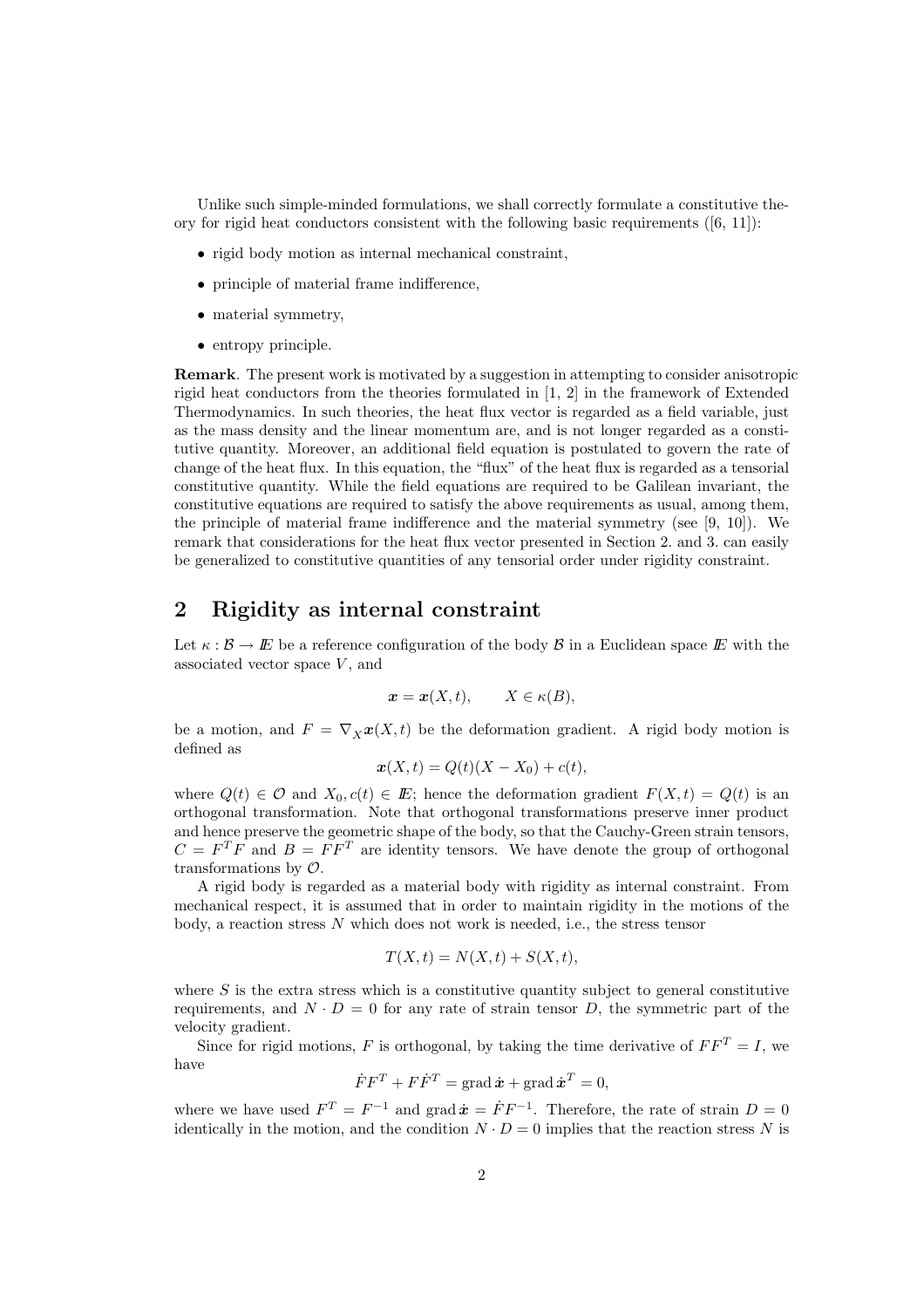arbitrary. Consequently, the total stress  $T$  is indeterminable by the deformations and can only be determined from the equation of motion and boundary conditions of the body.

On the other hand, for thermally related constitutive quantities, the heat flux  $q$  and the internal energy density  $\varepsilon$ , the constitutive functions are to be determined from thermomechanical variables consistent with rigid body motions.

## 3 Rigid heat conductors

To be more specific, we shall consider a material model with constitutive equations of the form,

$$
\mathbf{q} = \mathbf{q}(F, \theta, \mathbf{g}), \qquad \varepsilon = \varepsilon(F, \theta, \mathbf{g}),
$$

subject to the restrictions that the deformation gradient  $F$  must be orthogonal.

The constitutive functions are required to satisfy the condition of material frame indifference,  $(QFA, O<sub>z</sub>) = Q<sub>z</sub>(FA, g)$ 

$$
q(QF, \theta, Qg) = Qq(F, \theta, g),
$$
  
\n
$$
\varepsilon(QF, \theta, Qg) = \varepsilon(F, \theta, g),
$$
  
\n
$$
\forall Q \in \mathcal{O},
$$
\n(1)

and the condition of material symmetry,

$$
\mathbf{q}(FG,\theta,\mathbf{g}) = \mathbf{q}(F,\theta,\mathbf{g}),
$$
  
\n
$$
\varepsilon(FG,\theta,\mathbf{g}) = \varepsilon(F,\theta,\mathbf{g}),
$$
  
\n
$$
\forall G \in \mathcal{G}_{\kappa},
$$
\n(2)

where  $\mathcal{G}_{\kappa}$  is the material symmetry group in the reference configuration  $\kappa$  of the body. For solid rigid heat conductors, the symmetry group  $\mathcal{G}_{\kappa}$  is a subgroup of the orthogonal group  $\mathcal{O}$ . Note that these conditions are valid for any rigid deformation, so that by polar decomposition  $F = RU$ , the stretch tensor U is an identity tensors and  $F = R$ . Therefore, they are valid for any rotation tensor  $R$  of the deformation.

As consequences of these requirements, from (1), by taking  $Q = F^T \in \mathcal{O}$ , we have

$$
q(I, \theta, F^T g) = F^T q(F, \theta, g).
$$
\n(3)

Furthermore, for rigid solid bodies, we have  $\mathcal{G}_{\kappa} \subseteq \mathcal{O}$  and from (2), by taking  $F = G^T$  for  $G \in \mathcal{G}_{\kappa}$ , we have

$$
\boldsymbol{q}(I,\theta,\boldsymbol{g})=\boldsymbol{q}(G^T,\theta,\boldsymbol{g})=G^T\boldsymbol{q}(I,\theta,G\boldsymbol{g}),
$$
\n(4)

in the last passage (3) is used. If we define

$$
\hat{\boldsymbol{q}}(\theta, \boldsymbol{g}) = \boldsymbol{q}(I, \theta, \boldsymbol{g}),
$$

from (3), the constitutive equation for the heat flux is given by

$$
\mathbf{q} = \mathbf{q}(F, \theta, \mathbf{g}) = F\hat{\mathbf{q}}(\theta, F^T \mathbf{g}) \qquad \forall F \in \mathcal{O}, \quad \forall \mathbf{g} \in V,
$$
 (5)

and the relation (4) becomes

$$
\hat{\boldsymbol{q}}(\theta, G\boldsymbol{g}) = G\hat{\boldsymbol{q}}(\theta, \boldsymbol{g}), \qquad \forall G \in \mathcal{G}_{\kappa} \subseteq \mathcal{O}, \quad \forall \boldsymbol{g} \in V. \tag{6}
$$

Similarly, for the internal energy, we have

$$
\varepsilon = \varepsilon(F, \theta, \mathbf{g}) = \hat{\varepsilon}(\theta, F^T \mathbf{g}) \qquad \forall F \in \mathcal{O}, \quad \forall \mathbf{g} \in V,
$$
 (7)

and

$$
\hat{\varepsilon}(\theta, Gg) = \hat{\varepsilon}(\theta, g), \qquad \forall G \in \mathcal{G}_{\kappa} \subseteq \mathcal{O}, \quad \forall g \in V.
$$
 (8)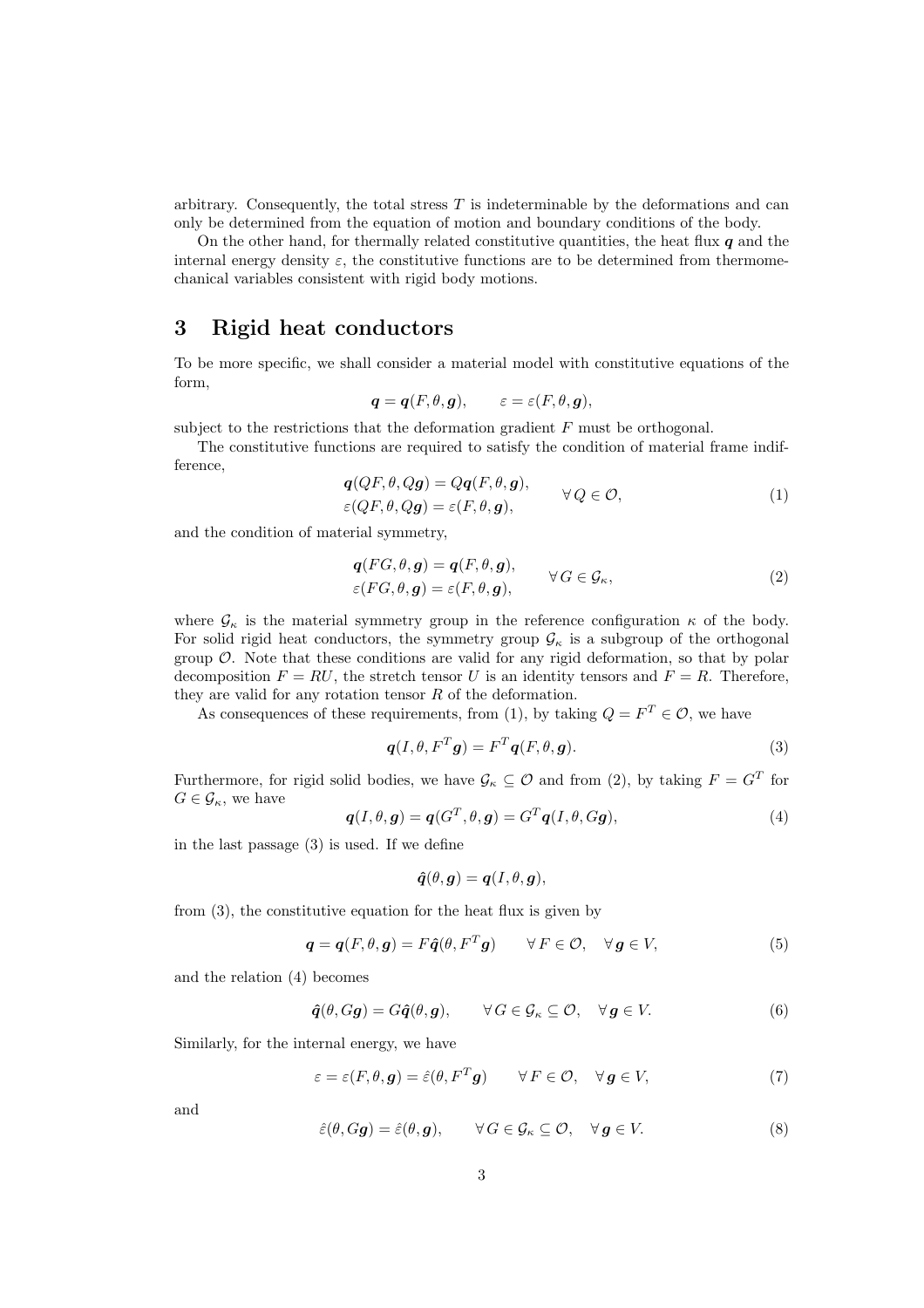The conditions (6) and (8) state that the function  $\hat{q}$  and  $\hat{\varepsilon}$  are invariant functions with respect to the symmetry group of the body. In particular, if the body is isotropic, they are isotropic functions.

For rigid bodies, the internal energy equation in the spatial description,

$$
\rho \dot{\varepsilon} + \text{div}\,\boldsymbol{q} - \text{tr}\,T\!\cdot\text{grad}\,\dot{\boldsymbol{x}} = \rho r,
$$

reduces to

$$
\rho \dot{\varepsilon} + \text{div} \, \mathbf{q} = \rho r,\tag{9}
$$

since grad  $\dot{x} = \dot{F}F^{-1}$  is a skew symmetric tensor for any orthogonal tensor F, and hence tr T· grad  $\dot{x} = 0$ .

Since for rigid body, the deformation gradient  $F$  reduces to its rotation part  $R$ , from (5) and (7), the constitutive equations can be written as

$$
\mathbf{q} = R \,\hat{\mathbf{q}}(\theta, R^T \mathbf{g}), \qquad \varepsilon = \hat{\varepsilon}(\theta, R^T \mathbf{g}). \tag{10}
$$

These constitutive equations are expected because even though the body does not suffer any mechanical strain, it does undergo rotation in the motion. Note that with these constitutive equations the energy equation (9) contains the rotation tensor  $R$  of the motion. Therefore, it is inconvenient to use the energy equation in the spatial description for heat conduction.

We can rewrite the energy equation in the referential description,

$$
\rho_{\kappa} \dot{\varepsilon}_{\kappa} + \text{Div} \, \mathbf{q}_{\kappa} = \rho_{\kappa} r. \tag{11}
$$

where Div is the divergence with respect to the referential configuration and

$$
\boldsymbol{q}_{\kappa} = |\det F| F^T \boldsymbol{q}, \qquad \varepsilon_{\kappa} = |\det F| \varepsilon, \qquad \rho_{\kappa} = |\det F| \rho.
$$

Since F is orthogonal,  $|\det F| = 1$  and  $F = R$  by polar decomposition, it follows from (10) that

$$
\boldsymbol{q}_{\kappa} = \boldsymbol{q}_{\kappa}(\theta, \boldsymbol{g}_{\kappa}), \qquad \varepsilon_{\kappa} = \varepsilon_{\kappa}(\theta, \boldsymbol{g}_{\kappa}), \tag{12}
$$

where  $g_{\kappa} = F^{T}g$  is the referential gradient of temperature, and for convenience, we have written  $q_{\kappa}$  and  $\varepsilon_{\kappa}$  for the functions  $\hat{q}$  and  $\hat{\varepsilon}$ . From the conditions (6) and (8), the constitutive functions  $q_{\kappa}$  and  $\varepsilon_{\kappa}$  are invariant vector and scalar functions with respect to the symmetry group respectively,

$$
\begin{aligned}\n\boldsymbol{q}_{\kappa}(\theta, G\boldsymbol{g}_{\kappa}) &= G \, \boldsymbol{q}_{\kappa}(\theta, \boldsymbol{g}_{\kappa}), &\forall G \in \mathcal{G}_{\kappa}, \quad \forall \, \boldsymbol{g}_{\kappa} \in V.\n\end{aligned} \tag{13}
$$

Remark. For rigid heat conductors, the equations (11), (12), and (13) are usually postulated simply by intuition. The formulation in the referential description is sometimes overlooked, namely, instead of (11) and (12), they are written as

$$
\rho \dot{\varepsilon} + \mathrm{div}\,\boldsymbol{q} = \rho r,
$$

and

$$
\boldsymbol{q} = \boldsymbol{q}(\theta, \boldsymbol{g}), \qquad \varepsilon = \varepsilon(\theta, \boldsymbol{g}).
$$

For rigid bodies, since rigid motions are irrelevant in heat conduction, the bodies are assumed to be at rest, and hence there is no difference between the spacial and the referential descriptions. However, oftentimes, this simple-minded formulation may cause some confusions and may lead to wrong conclusions regarding material frame-indifference and material symmetry requirements as we have pointed out in the Introduction.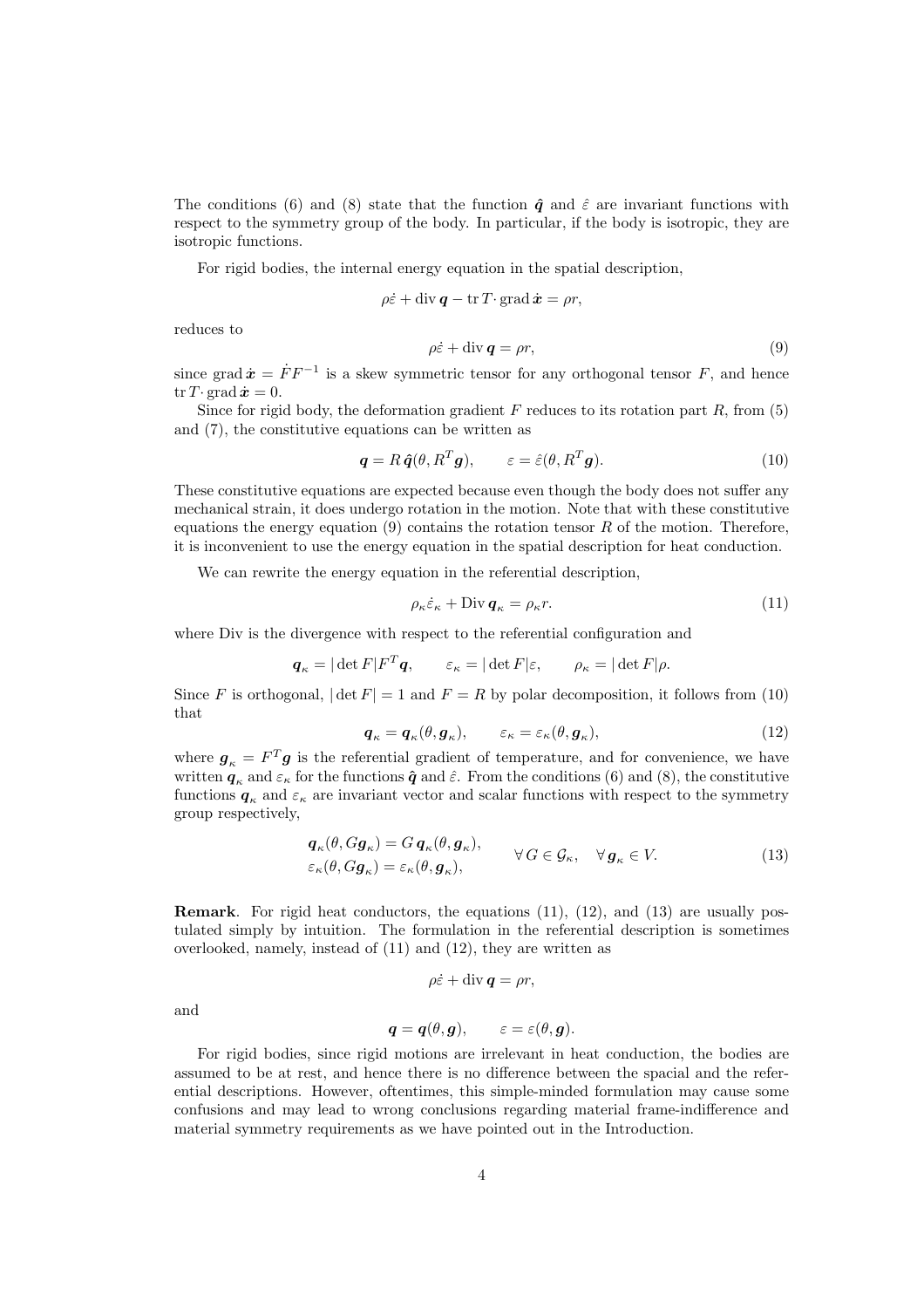#### 4 Thermodynamic restrictions

Since external sources are irrelevant to intrinsic properties of material bodies, for analyzing thermodynamic restrictions of constitutive functions, we shall consider only supply-free bodies, so that we have the energy equation,

$$
\rho_{\kappa}\dot{\varepsilon}_{\kappa} + \text{Div}\,\mathbf{q}_{\kappa} = 0,
$$

and the entropy inequality,

$$
\rho_{\kappa}\dot{\eta}_{\kappa} + \text{Div}\,\boldsymbol{\Phi}_{\kappa} \geq 0,
$$

where  $\eta_{\kappa}$  and  $\Phi_{\kappa}$  are the entropy density and the entropy flux in the reference configuration, given by constitutive equations of the form (12).

After introducing the constitutive equations (12) into the energy equation, it becomes a partial differential equation of the temperature field  $\theta(X,t)$ . Any solution of the field equation will be called a thermodynamic process. It is postulated that the entropy principle requires the entropy inequality to be consistent with any thermodynamic process. The principle is equivalent to require the following inequality (see [3, 6])

$$
\rho_{\kappa}\dot{\eta}_{\kappa} + \text{Div}\,\boldsymbol{\Phi}_{\kappa} - \Lambda\left(\rho_{\kappa}\dot{\varepsilon}_{\kappa} + \text{Div}\,\boldsymbol{q}_{\kappa}\right) \ge 0,\tag{14}
$$

where  $\varLambda(\theta, \bm{g}_\kappa)$ , referred to as the Lagrange multiplier, must hold for any smooth field  $\theta(X, t)$ , instead of thermodynamic fields only.

By the constitutive equations of the form (12), the equality (14) becomes

$$
\rho_{\kappa} \left( \frac{\partial \eta_{\kappa}}{\partial \theta} - \Lambda \frac{\partial \varepsilon_{\kappa}}{\partial \theta} \right) \dot{\theta} + \rho_{\kappa} \left( \frac{\partial \eta_{\kappa}}{\partial \boldsymbol{g}_{\kappa}} - \Lambda \frac{\partial \varepsilon_{\kappa}}{\partial \boldsymbol{g}_{\kappa}} \right) \cdot \dot{\boldsymbol{g}}_{\kappa} + \left( \frac{\partial \boldsymbol{\Phi}_{\kappa}}{\partial \theta} - \Lambda \frac{\partial \boldsymbol{q}_{\kappa}}{\partial \theta} \right) \cdot \boldsymbol{g}_{\kappa} + \left( \frac{\partial \boldsymbol{\Phi}_{\kappa}}{\partial \boldsymbol{g}_{\kappa}} - \Lambda \frac{\partial \boldsymbol{q}_{\kappa}}{\partial \boldsymbol{g}_{\kappa}} \right) \cdot \nabla \boldsymbol{g}_{\kappa} \geq 0.
$$

Note that this inequality is linear in  $\dot{\theta}$ ,  $\dot{g}_{\kappa}$ , and  $\nabla g_{\kappa}$ , and arbitrariness of their values at  $(X, t)$  implies that their coefficients must vanish,

$$
\frac{\partial \eta_{\kappa}}{\partial \theta} - \Lambda \frac{\partial \varepsilon_{\kappa}}{\partial \theta} = 0, \qquad \frac{\partial \eta_{\kappa}}{\partial \mathbf{g}_{\kappa}} - \Lambda \frac{\partial \varepsilon_{\kappa}}{\partial \mathbf{g}_{\kappa}} = 0 \qquad \left(\frac{\partial \mathbf{\Phi}_{\kappa}}{\partial \mathbf{g}_{\kappa}} - \Lambda \frac{\partial \mathbf{q}_{\kappa}}{\partial \mathbf{g}_{\kappa}}\right)_{\text{sym}} = 0. \tag{15}
$$

In the last relation only the symmetric part needs to vanish, because  $\nabla g_{\kappa} = \nabla(\nabla \theta)$  is the symmetric second gradient of the temperature. The remaining part of the inequality (14) becomes ´

$$
\rho_{\kappa}\sigma = \left(\frac{\partial \boldsymbol{\Phi}_{\kappa}}{\partial \theta} - \Lambda \frac{\partial \boldsymbol{q}_{\kappa}}{\partial \theta}\right) \cdot \boldsymbol{g}_{\kappa} \ge 0, \tag{16}
$$

so that the entropy production  $\sigma(\theta, \mathbf{g}_{\kappa})$  must be non-negative for any values of  $(\theta, \mathbf{g}_{\kappa})$ .

The relation (15) and (16) are the general restrictions imposed by the entropy principle. They contain the Lagrange multiplier  $\Lambda(\theta, \mathbf{g}_{\kappa})$  whose physical significance remains to be analyzed in the theory. For further evaluations, more specific constitutive equations of the material model must be considered.

#### 4.1 Transversely isotropic rigid heat conductors

As an example, we shall consider a class of transversely isotropic rigid heat conductors whose material symmetry group is given by

$$
\mathcal{G} = \{ G \in \mathcal{O}^+ \, | \, Gn = n \},\tag{17}
$$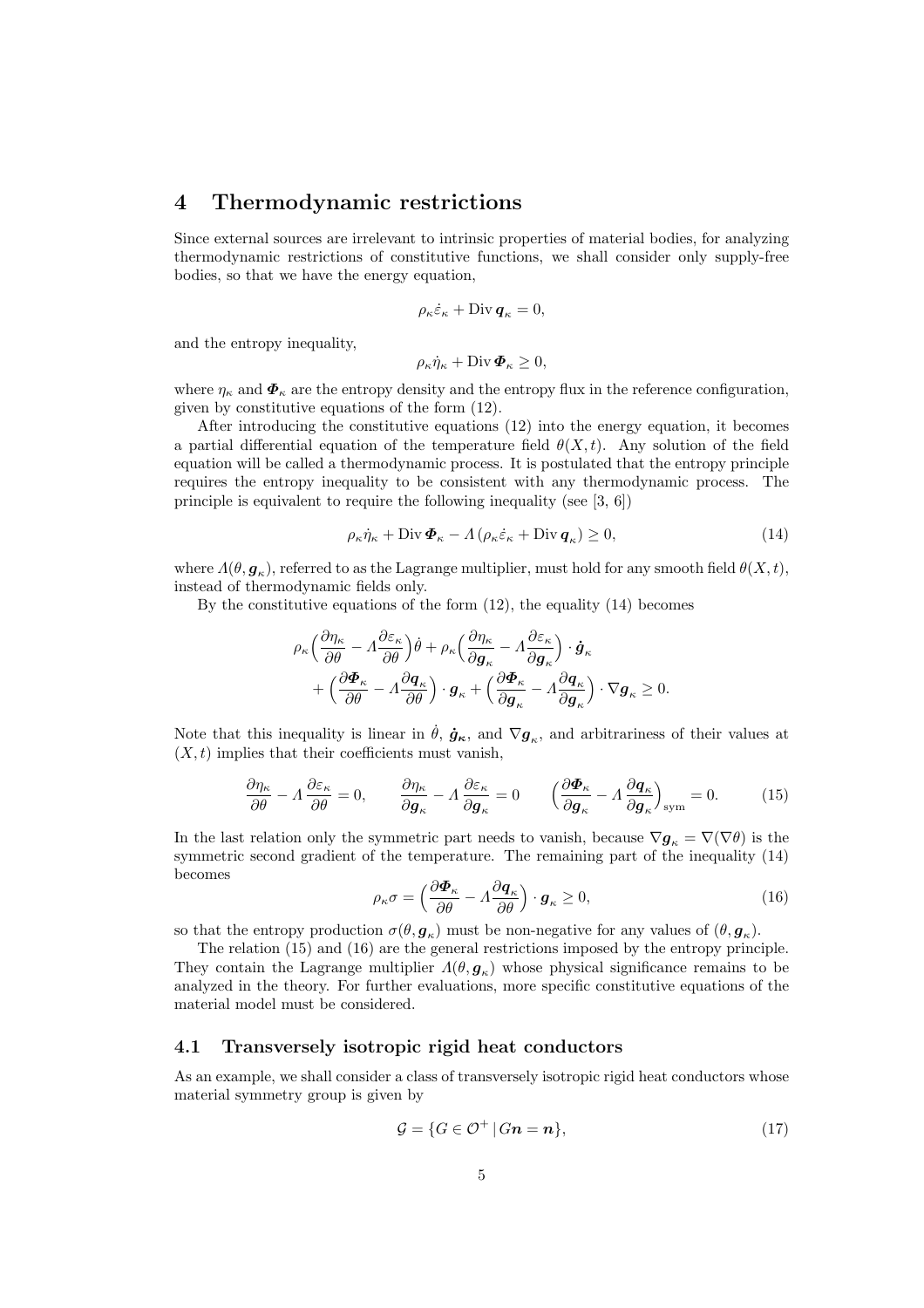which is the group of all rotations about the symmetry axis characterized by the unit vector  $\boldsymbol{n}$ in the reference configuration  $\kappa$ . The group  $\mathcal{O}^+$  denotes the proper orthogonal group which contains all orthogonal transformations with positive determinant. From the condition (13), the heat flux  $q_{\kappa} = q(\theta, g_{\kappa})$  is an invariant vector function with respect to the group  $\mathcal{G}$ .

Representations of invariant functions with respect to symmetry group of this type have been considered. They are given in the following theorem (the proof is given in [4, 6]):

**Theorem.** A function  $f = f(A, v)$  is an invariant function with respect to the symmetry group G, defined in (17), if and only if it can be represented by  $f(A, v) = f(A, v, n)$ , where  $\tilde{f}$  is an invariant function with an additional vector variable n with respect to the proper orthogonal group  $\mathcal{O}^+$ .

Invariant function with respect to the proper orthogonal group  $\mathcal{O}^+$  are also referred to as hemitropic functions.

From the above theorem, the constitutive function for the heat flux  $q_k$  and the entropy flux  $\bm{\Phi}_{\kappa}$  can be represented as hemitropic vector functions of  $(\theta, \bm{g}_{\kappa}, \bm{n})$ , one scalar and two vector variables. The hemitropic representations can be obtained from the results available in the literature (see [6]).

The constitutive equations of heat flux and entropy flux contain hemitropic vector elements  $\{g_{\kappa}, n, n \times g_{\kappa}\}\$  with coefficients in functions of scalar invariants  $\{\theta, n \cdot g_{\kappa}, g_{\kappa} \cdot g_{\kappa}\}\$ , where  $\times$  denotes the vector product. For simplicity, we shall consider the special case that the constitutive functions contain up to linear terms in the temperature gradient  $g_{\kappa}$ ,

$$
\mathbf{q}_{\kappa} = a_0 \mathbf{g}_{\kappa} + (b_0 + b_1 (\mathbf{n} \cdot \mathbf{g}_{\kappa})) \mathbf{n} + c_0 \mathbf{n} \times \mathbf{g}_{\kappa},
$$
  
\n
$$
\mathbf{\Phi}_{\kappa} = \alpha_0 \mathbf{g}_{\kappa} + (\beta_0 + \beta_1 (\mathbf{n} \cdot \mathbf{g}_{\kappa})) \mathbf{n} + \gamma_0 \mathbf{n} \times \mathbf{g}_{\kappa},
$$
\n(18)

where all the material coefficients are functions of temperature  $\theta$  only.

From these representations, the relation  $(15)_3$  gives

$$
\left(\frac{\partial \boldsymbol{\Phi}_{\kappa}}{\partial \boldsymbol{g}_{\kappa}} - \Lambda \frac{\partial \boldsymbol{q}_{\kappa}}{\partial \boldsymbol{g}_{\kappa}}\right)_{\text{sym}} = \left(\alpha_0 - \Lambda a_0\right)I + \left(\beta_1 - \Lambda b_1\right)\boldsymbol{n} \otimes \boldsymbol{n} = 0,
$$

where we have noted that

$$
\Big(\frac{\partial\,\boldsymbol{n}\!\times\!\boldsymbol{g}_\kappa}{\partial\boldsymbol{g}_\kappa}\Big)_\mathrm{sym}=0.
$$

Since the identity tensor I and the tensor product  $n \otimes n$  are functionally independent, it implies that

$$
\alpha_0 = \Lambda a_0, \qquad \beta_1 = \Lambda b_1,\tag{19}
$$

from which it follows that  $\Lambda$  must be independent of  $g_{\kappa}$ , since the material coefficients are functions of temperature  $\theta$  only, i.e.,  $\Lambda = \Lambda(\theta)$ .

Let us define a thermodynamic function,

$$
\psi_{\kappa}(\theta, \mathbf{g}_{\kappa}) = \eta_{\kappa}(\theta, \mathbf{g}_{\kappa}) - \varLambda(\theta) \, \varepsilon_{\kappa}(\theta, \mathbf{g}_{\kappa}),
$$

then from  $(15)_2$ , we have

$$
\frac{\partial \psi_{\kappa}}{\partial \boldsymbol{g}_{\kappa}} = \frac{\partial \eta_{\kappa}}{\partial \boldsymbol{g}_{\kappa}} - \Lambda \frac{\partial \varepsilon_{\kappa}}{\partial \boldsymbol{g}_{\kappa}} = 0,
$$

which implies that  $\psi_{\kappa} = \psi_{\kappa}(\theta)$ , and from  $(15)_1$ , we have

$$
\frac{\partial \psi_{\kappa}}{\partial \theta} = \frac{\partial \eta_{\kappa}}{\partial \theta} - \Lambda \frac{\partial \varepsilon_{\kappa}}{\partial \theta} - \varepsilon_{\kappa} \frac{\partial \Lambda}{\partial \theta} = -\varepsilon_{\kappa} \frac{\partial \Lambda}{\partial \theta}.
$$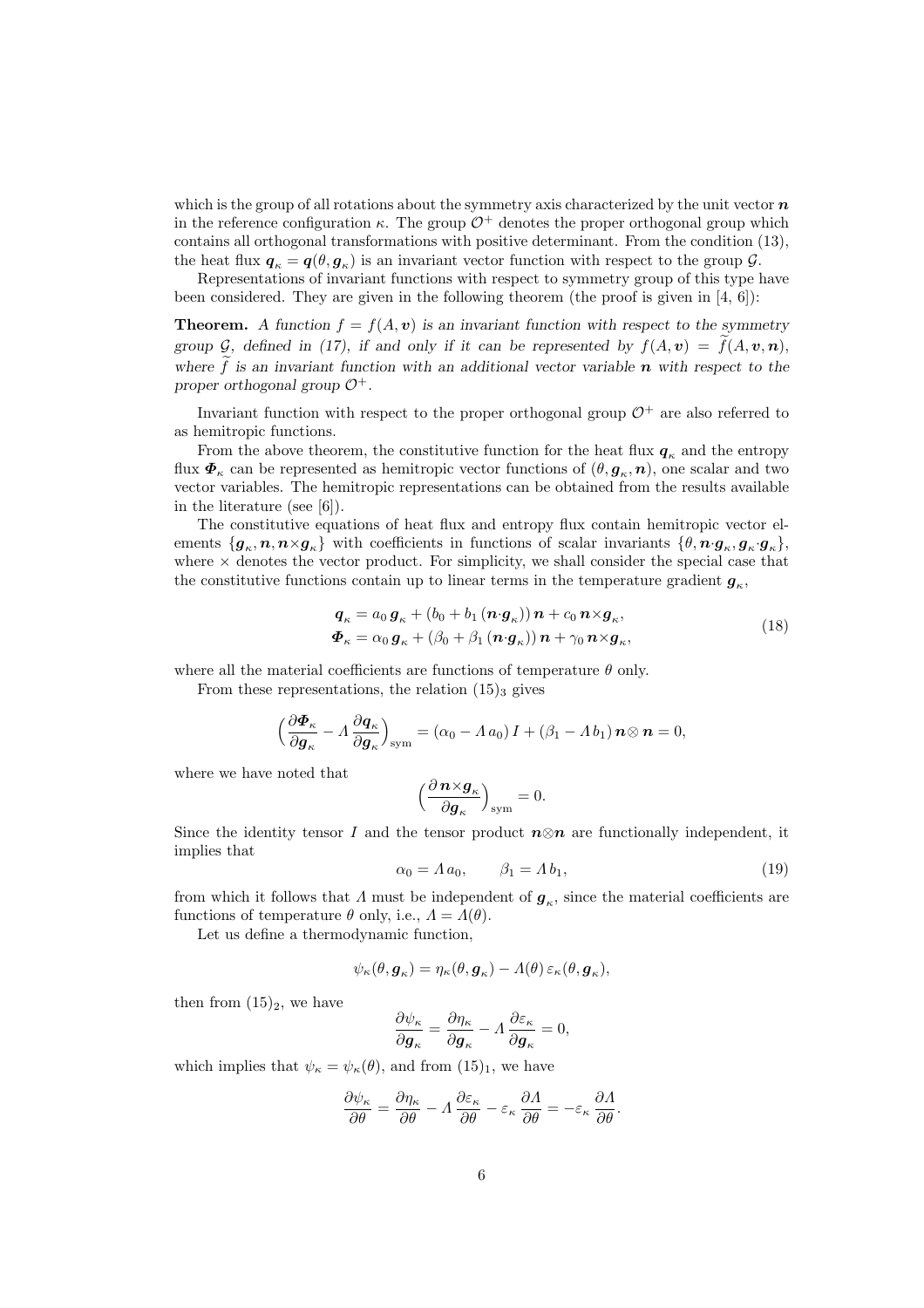Since both  $\psi_{\kappa}$  and  $\Lambda$  are functions of temperature  $\theta$  only. it follows that

$$
\varepsilon_{\kappa} = \varepsilon_{\kappa}(\theta), \qquad \eta_{\kappa} = \eta_{\kappa}(\theta),
$$

and from the relation  $(15)<sub>1</sub>$  and the classical thermostatics, we can identify the Lagrange multiplier as the reciprocal of the absolute temperature,

$$
\Lambda(\theta) = \frac{1}{\theta}.\tag{20}
$$

Note that the function  $\psi_{\kappa}(\theta)$  is a thermodynamic potential,

$$
\psi_{\kappa} = \eta_{\kappa} - \frac{1}{\theta} \, \varepsilon_{\kappa}, \qquad \varepsilon_{\kappa} = \theta^2 \, \frac{\partial \psi_{\kappa}}{\partial \theta}, \qquad \eta_{\kappa} = \psi_{\kappa} + \theta \, \frac{\partial \psi_{\kappa}}{\partial \theta}.
$$

Moreover, from (18) and (19), we obtain the relation between the entropy flux and the heat flux,

$$
\boldsymbol{\Phi}_{\kappa} = \frac{1}{\theta} \, \boldsymbol{q}_{\kappa} + k_0 \, \boldsymbol{n} + k_1 \, \boldsymbol{n} \times \boldsymbol{g}_{\kappa},\tag{22}
$$

where  $k_0 = \beta_0 - b_0/\theta$  and  $k_1 = \gamma_0 - c_0/\theta$ .

Further results may follow from the entropy production inequality (16), which from (22) becomes

$$
\sigma = -\frac{1}{\theta^2} \left( a_0 \, \boldsymbol{g}_\kappa \cdot \boldsymbol{g}_\kappa + b_0 \, \boldsymbol{n} \cdot \boldsymbol{g}_\kappa + b_1 \, (\boldsymbol{n} \cdot \boldsymbol{g}_\kappa)^2 \right) + k'_0 \, \boldsymbol{n} \cdot \boldsymbol{g}_\kappa \ge 0.
$$

The function  $\sigma(\theta, \mathbf{g}_\kappa)$  attains its minimum, namely 0, at  $\mathbf{g}_\kappa = 0$ , therefore by assuming smoothness, it is necessary that

$$
\frac{\partial \sigma}{\partial \mathbf{g}_{\kappa}} \Big|_{\mathbf{g}_{\kappa} = 0} = -\frac{1}{\theta^2} b_0 \, \mathbf{n} + k'_0 \, \mathbf{n} = 0,
$$
\n
$$
k'_0 = \frac{b_0}{\theta^2}.
$$
\n(23)

which leads to

Moreover, the necessary condition for minimum also requires that the second gradient be positive semi-definite,

 $\theta^2$ 

$$
\frac{\partial^2 \sigma}{\partial \mathbf{g}_{\kappa} \partial \mathbf{g}_{\kappa}} \Big|_{\mathbf{g}_{\kappa} = 0} = -\frac{1}{\theta^2} (a_0 I + b_1 \mathbf{n} \otimes \mathbf{n}) \ge 0,
$$
  
\n
$$
a_0 \le 0, \qquad a_0 + b_1 \le 0.
$$
 (24)

from which it follows

In summary, the relations (20) through (24) are the general results from the entropy principles for this class of rigid heat conductors. In particular, we shall emphasize the

$$
\mathbf{q}_{\kappa} = a_0 \mathbf{g}_{\kappa} + (b_0 + b_1 (\mathbf{n} \cdot \mathbf{g}_{\kappa})) \mathbf{n} + c_0 \mathbf{n} \times \mathbf{g}_{\kappa},
$$
  

$$
\mathbf{\Phi}_{\kappa} = \frac{1}{\theta} \mathbf{q}_{\kappa} + \frac{k_0 \mathbf{n} + k_1 \mathbf{n} \times \mathbf{g}_{\kappa}}{}
$$

relation between the entropy flux and the heat flux, from  $(18)_1$  and  $(22)$ ,

The underlined terms shows that the classical assumption that the entropy flux be defined as the heat flux by the absolute temperature is not valid in general [5]. This fact has long been recognized from kinetic theory of gases and theories of mixtures and porous media. However, few other examples are available from theories as simple as the present one and the case of elastic material bodies [7, 8].